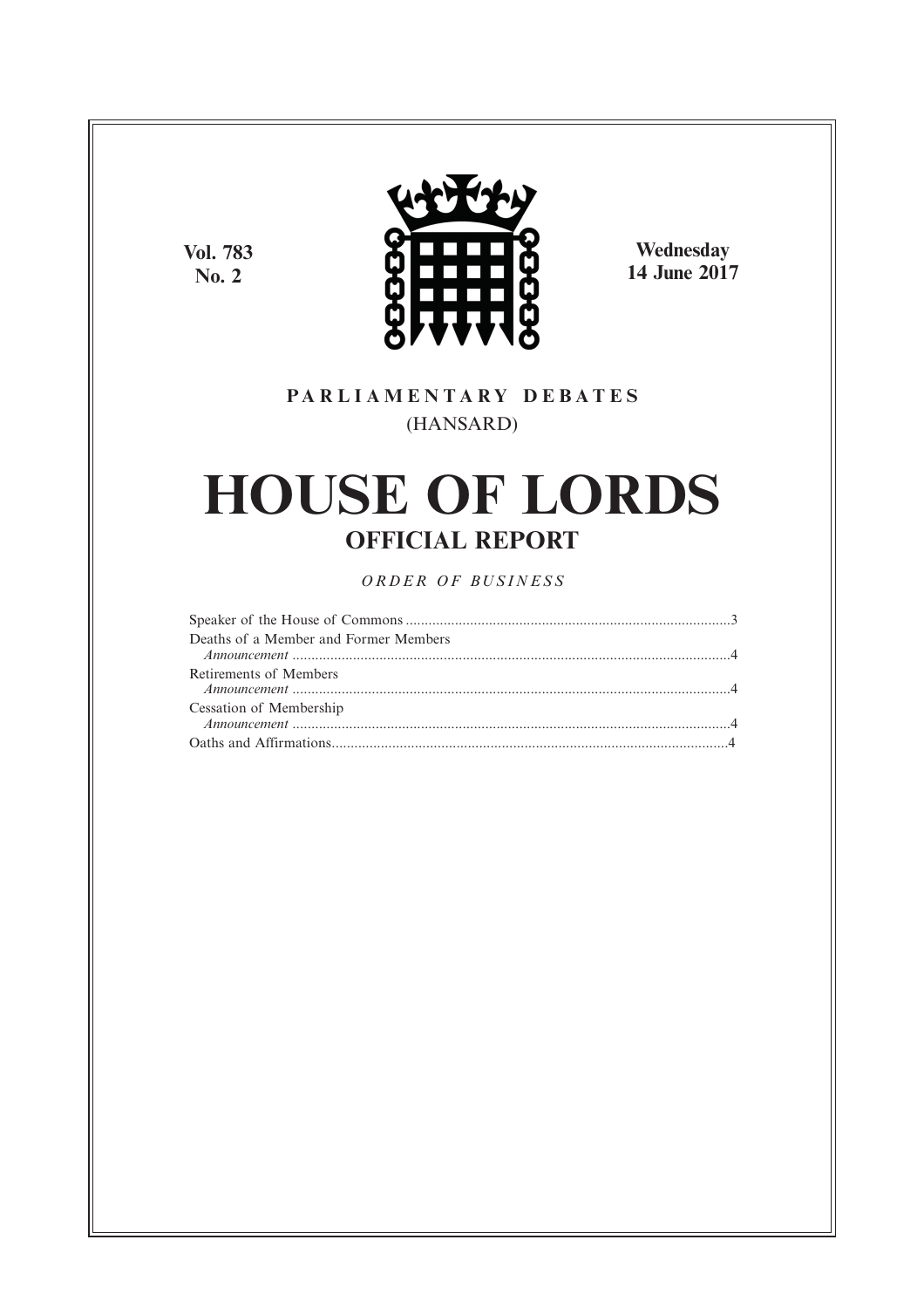Lords wishing to be supplied with these Daily Reports should give notice to this effect to the Printed Paper Office.

No proofs of Daily Reports are provided. Corrections for the bound volume which Lords wish to suggest to the report of their speeches should be clearly indicated in a copy of the Daily Report, which, with the column numbers concerned shown on the front cover, should be sent to the Editor of Debates, House of Lords, within 14 days of the date of the Daily Report.

> *This issue of the Official Report is also available on the Internet at* www.publications.parliament.uk/pa/ld201516/ldhansrd/index/160626.html

The first time a Member speaks to a new piece of parliamentary business, the following abbreviations are used to show their party affiliation:

| <b>Abbreviation</b> | <b>Party/Group</b>                 |
|---------------------|------------------------------------|
| CB.                 | Cross Bench                        |
| Con                 | Conservative                       |
| <b>DUP</b>          | Democratic Unionist Party          |
| GP                  | Green Party                        |
| Ind Lab             | Independent Labour                 |
| Ind LD              | Independent Liberal Democrat       |
| Ind SD              | <b>Independent Social Democrat</b> |
| Ind UU              | Independent Ulster Unionist        |
| Lab                 | Labour                             |
| LD                  | Liberal Democrat                   |
| LD Ind              | Liberal Democrat Independent       |
| Non-afl             | Non-affiliated                     |
| PC                  | Plaid Cymru                        |
| <b>UKIP</b>         | <b>UK</b> Independence Party       |
| UUP                 | <b>Ulster Unionist Party</b>       |

No party affiliation is given for Members serving the House in a formal capacity, the Lords spiritual, Members on leave of absence or Members who are otherwise disqualified from sitting in the House.

© Parliamentary Copyright House of Lords 2017,

*this publication may be reproduced under the terms of the Open Parliament licence, which is published at www.parliament.uk/site-information/copyright/.*